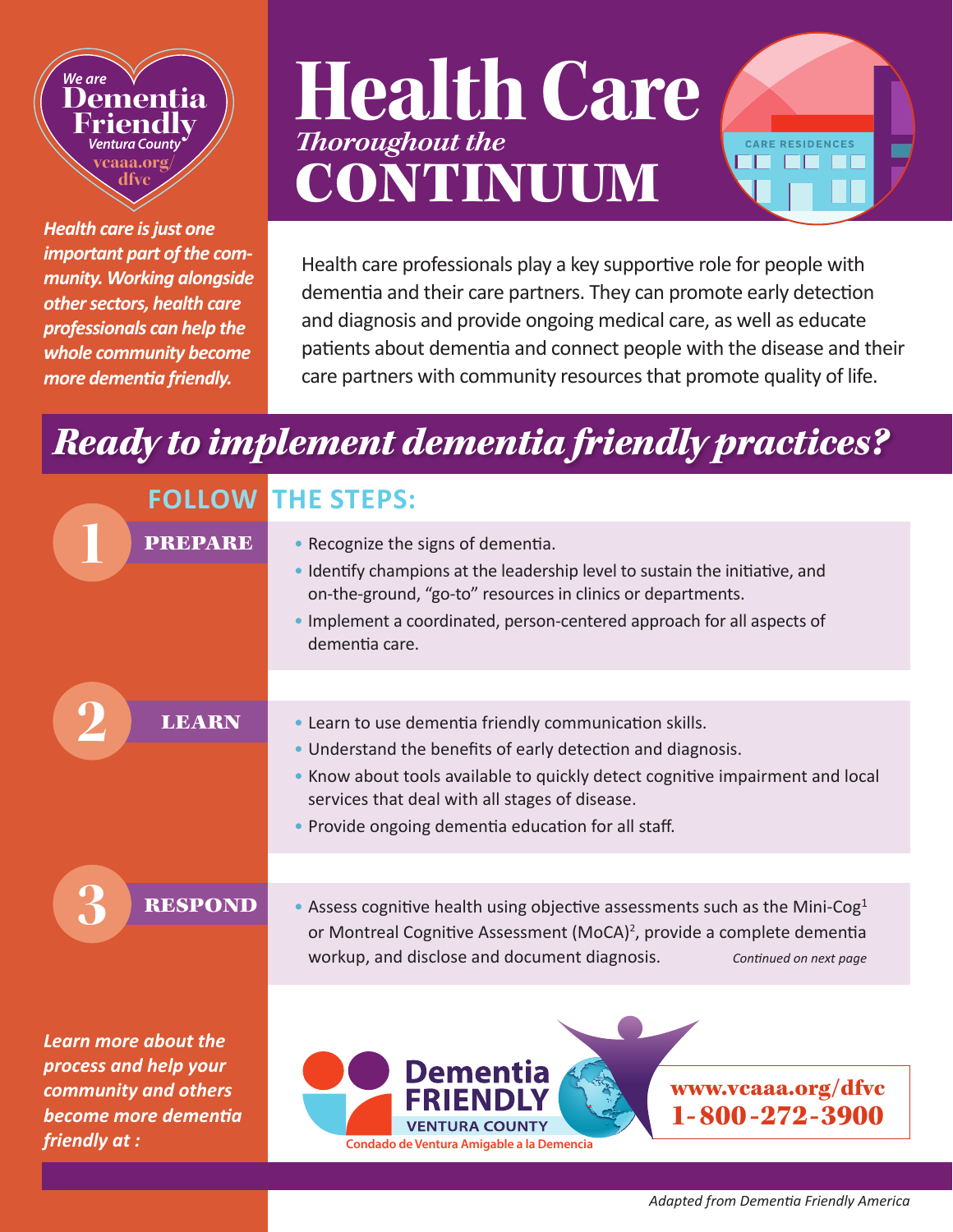| <b>RESPOND</b><br>Continued                                          | • Explain diagnosis and disease process, including possible treatments, what<br>to expect with memory loss and behavior changes, and ideas for staying<br>active and engaged.                                                                                                                                                                                                                                                                                                                                                                            |
|----------------------------------------------------------------------|----------------------------------------------------------------------------------------------------------------------------------------------------------------------------------------------------------------------------------------------------------------------------------------------------------------------------------------------------------------------------------------------------------------------------------------------------------------------------------------------------------------------------------------------------------|
|                                                                      | • Refer to specialists and resources for counseling, education, and planning.                                                                                                                                                                                                                                                                                                                                                                                                                                                                            |
|                                                                      | • Develop a person-centered care plan that maximizes abilities, function, and<br>quality of life; manages medications and chronic disease; provides referrals<br>to services and support; supports care partner needs; addresses home<br>and personal safety and independence (e.g., fall risk, mobility/sensory<br>needs, driving); facilitates advance care, financial, and legal planning; and<br>promotes positive behavioral health.                                                                                                                |
|                                                                      | • Encourage people with dementia and their care partners to connect with<br>others and engage in health and wellness activities.                                                                                                                                                                                                                                                                                                                                                                                                                         |
|                                                                      | • Support care partners and recognize and respond to signs of burnout.                                                                                                                                                                                                                                                                                                                                                                                                                                                                                   |
|                                                                      | • Report suspected abuse, neglect, or financial exploitation.                                                                                                                                                                                                                                                                                                                                                                                                                                                                                            |
|                                                                      | • Spread practice guidelines to other members of your health care teams and<br>referral networks.                                                                                                                                                                                                                                                                                                                                                                                                                                                        |
|                                                                      |                                                                                                                                                                                                                                                                                                                                                                                                                                                                                                                                                          |
| <b>Signs of</b><br><b>Dementia</b>                                   | • Memory loss that disrupts daily life.<br>• New problems with words in speaking or<br>• Challenges in planning or solving problems.<br>writing.<br>• Difficulty completing familiar tasks at home,<br>• Misplacing things and losing the ability to<br>at work or at leisure.<br>retrace steps.<br>• Decreased or poor judgment.<br>• Confusion with time or place.<br>• Withdrawal from work or social activities.<br>• Trouble understanding visual images and<br>spatial relationships.<br>• Changes in mood or personality.                         |
| <b>Dementia Friendly</b><br>Communication<br><b>Skills</b>           | • Slow pace slightly and allow time for person<br>• Treat the person with dignity and respect.<br>• Be aware of your body language: smile and<br>to process and respond.<br>make eye contact at eye level.<br>• Use shorter simple sentences, and ask one<br>• Seek to understand person's reality or feel-<br>question at a time.<br>• Speak clearly and calmly; be patient and<br>ings.<br>understanding; listen.<br>• Apologize and redirect to another environ-<br>• Avoid arguing with or embarrassing the<br>ment or subject as needed.<br>person. |
| <b>Benefits of Early</b><br><b>Detection and</b><br><b>Diagnosis</b> | • Brings personal relief from better under-<br>• Reduces risks.<br>• Can prevent or reduce future financial costs.<br>standing, knowing diagnosis.<br>• Maximizes time to make decisions and plan<br>• Improves clinical outcomes and medical<br>for the future.<br>management.<br>• Person can access services and support early on.                                                                                                                                                                                                                    |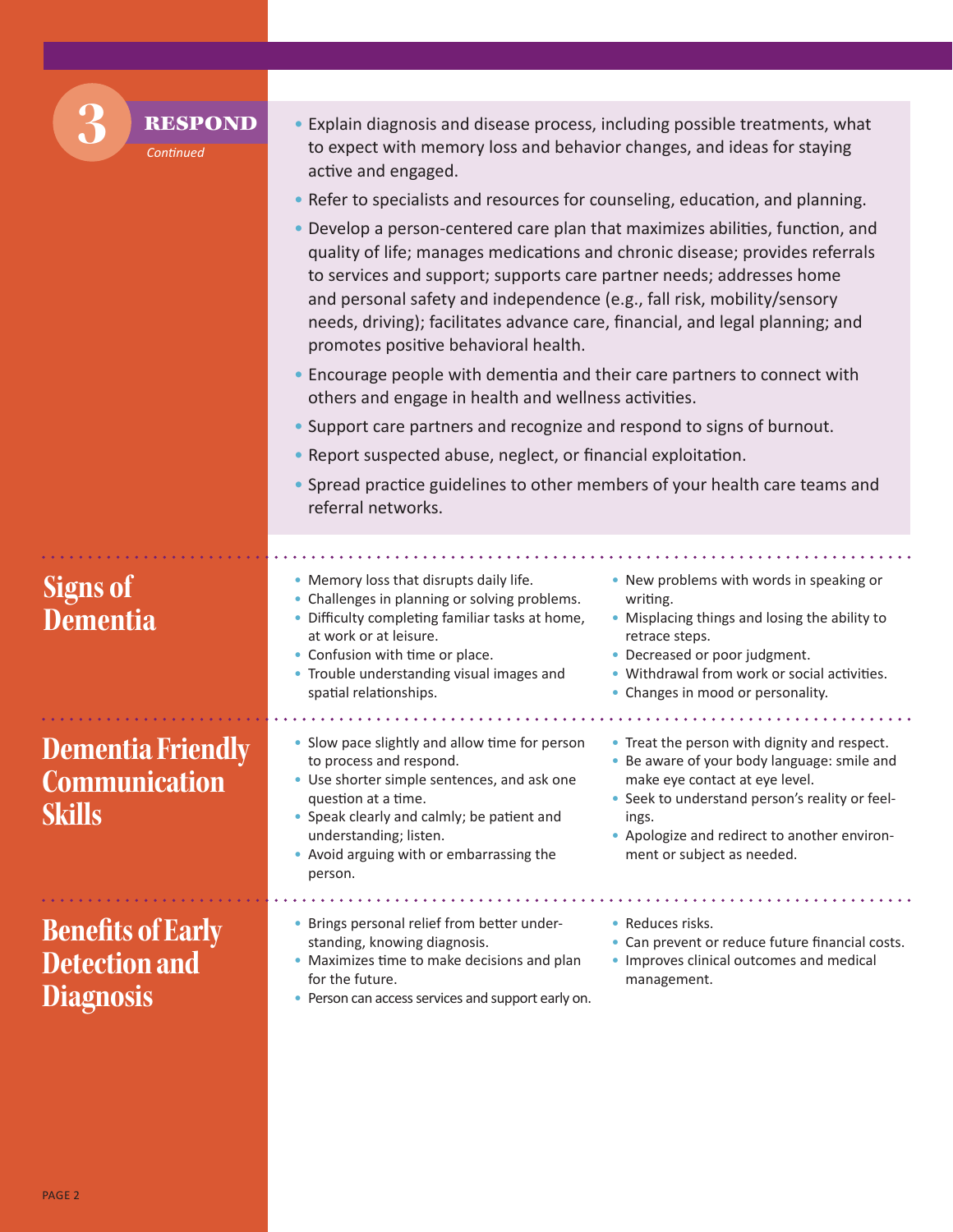## **Person-Centered Care Planning for Dementia**

- **1. How to maximize abilities, function and quality of life:**
	- Treat conditions that may worsen symptoms or lead to poor outcomes, including depression and co-existing medical conditions.
	- Encourage patient to stop smoking and limit alcohol.
	- Recommend occupational and/or physical therapists who can give patients strategies for staying independent as the disease progresses.
	- Encourage lifestyle changes that may reduce disease symptoms or slow their progression.
	- Encourage routines for regular physical activity and healthy eating.
	- Address sensory issues or impairments.
	- Encourage socialization and engagement in activities the patient enjoys.
- **2. Medication therapy and chronic disease management:**
	- Review and simplify prescribed and over- the-counter medications, including vitamins and herbal remedies; refer to pharmacist as needed.
	- Create a medication management plan that educates patient and care partner on medication management aids (pill organizers, dispensers, alarms).
	- Recommend that a care partner or health care professional oversee/dispense medications as needed.
	- Avoid or minimize anticholinergics, hypnotics (benzodiazepines, zolpidem), H2-receptor antagonists, and antipsychotics.
	- Evaluate the medications for over- and underuse and inappropriate or unsafe prescriptions.
	- Reassess the value of any medications, including those being used for cognitive symptoms; consider a slow taper if continued benefit is unclear.
- **3. Refer patient to services and support:**
	- Indoor and outdoor chore services, home- delivered meals, transportation, and other assistance as needed.
	- See additional resources and Community Based Services and Supports sector guide.
- **4. Assess and support care partner needs:**
	- Refer care partners to local resources such as support groups, respite care, care partner education and training programs, and care partner coaching services – and encourage them to use them.
	- Remind care partners to take care of their own health and well-being, including through regular medical checkups.
	- Encourage care partners to talk with others about the diagnosis so people can understand a care partner's role and provide support.
	- Encourage care partners to ask for help from family and friends.
- **5. Home and personal safety and independence:**
	- Refer patient to an occupational and/or physical therapist to address fall risk, recommendations for sensory/mobility aids, home safety and accessibility modifications, and/or driving evaluation.
	- Refer patient to driving rehabilitation specialist for clinical and/or in-vehicle evaluation.
	- Report an at-risk driver.
	- Refer patient to MedicAlert®+ Alzheimer's Association Safe Return®.
- **6. Facilitate advance care planning and end-of-Life care:**
	- Discuss care goals, values and preferences with person with dementia and family.
	- Encourage patient and family to discuss and document preferences for care early on to prepare for later stages when patient is unable to make decisions.
	- Recommend that patient complete a healthcare directive and legal and financial planning and documents, and assign a durable power of attorney.
	- Complete POLST (Provider Orders for Life Sustaining Treatment) when appropriate, and routinely re-evaluate and modify plan of care as appropriate.
	- Discuss the role of palliative care and hospice in addressing pain and suffering.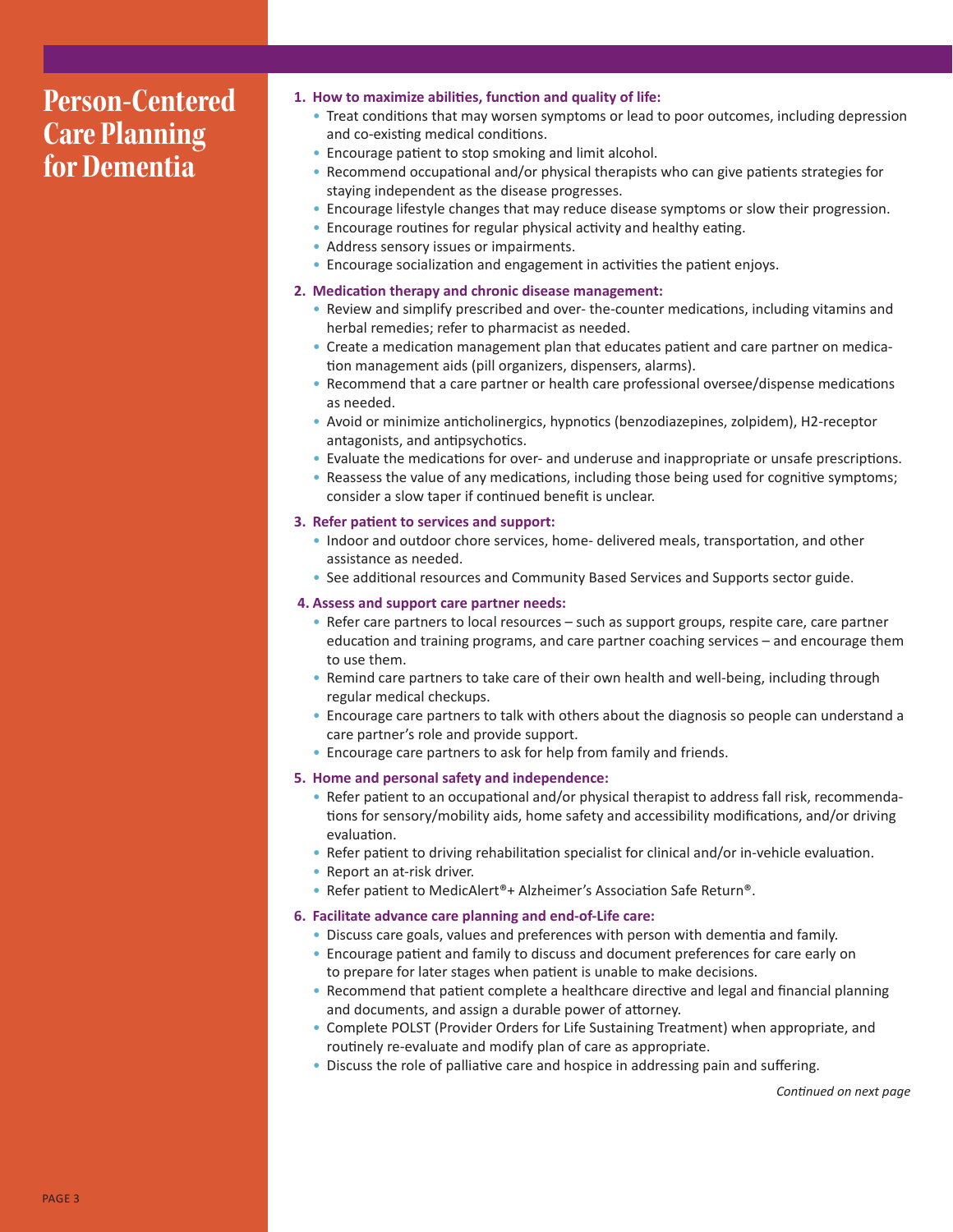| <b>Person-Centered</b><br><b>Care Planning</b><br>for Dementia<br>Continued | 7. Promote positive behavioral health:<br>• Rule out delirium for any acute changes in behavior.<br>• Describe and categorize the behavior, keeping in mind that behavior is a way to<br>communicate.<br>· Identify and address unmet needs or reversible conditions.<br>• Simplify environment - remove clutter, stimuli.<br>• Support care partner self care, respite, and education on tactics for things like minimizing<br>confrontation and arguing.<br>• Initiate non-pharmacologic approaches that may reduce symptoms:<br>Plan activities that involve preserved capabilities, interests, repetitive motion.<br>• Give the person with dementia "tasks" that match his/her level of competency.<br>Train care partners to communicate, validate, redirect, and re-approach.<br>• Reinforce that routine is essential.<br>• Control the level of stimulation in the person's environment.<br>Assess the efficacy of an approach.<br>• Consider pharmacologic intervention only when non-pharmacologic interventions consis-<br>tently fail or person is in danger of doing harm to self or others or experiencing intolerable<br>psychiatric suffering.<br>• There is no FDA-approved medication for Behavioral and Psychological Symptoms of Demen-<br>tia nor strong scientific evidence to support any particular class of medications. If you use<br>them, document informed consent in medical record and counsel care partners to watch for<br>decreased functional or cognitive status, sedation, falls or delirium.<br>• Attempt to wean or discontinue medication as soon as possible.<br>• Monitor target behaviors to evaluate efficacy of medication. |
|-----------------------------------------------------------------------------|---------------------------------------------------------------------------------------------------------------------------------------------------------------------------------------------------------------------------------------------------------------------------------------------------------------------------------------------------------------------------------------------------------------------------------------------------------------------------------------------------------------------------------------------------------------------------------------------------------------------------------------------------------------------------------------------------------------------------------------------------------------------------------------------------------------------------------------------------------------------------------------------------------------------------------------------------------------------------------------------------------------------------------------------------------------------------------------------------------------------------------------------------------------------------------------------------------------------------------------------------------------------------------------------------------------------------------------------------------------------------------------------------------------------------------------------------------------------------------------------------------------------------------------------------------------------------------------------------------------------------------------------------------------------------|
| <b>Warning Signs</b>                                                        | Signs of inadequate patient support or overburdened care partner:<br>Poor medication adherence.<br>• Missing appointments.<br>Weight loss.<br>• Decreased attention to hygiene and<br>Falls.<br>grooming.<br>• Wandering and being found by neighbors<br>• Unhelpful visits to urgent care/emergency<br>or police.<br>room.                                                                                                                                                                                                                                                                                                                                                                                                                                                                                                                                                                                                                                                                                                                                                                                                                                                                                                                                                                                                                                                                                                                                                                                                                                                                                                                                               |
| <b>References</b>                                                           | 1. MoCA - Montreal Cognitive Assessment<br>http://www.mocatest.org<br>2. Alzheimer's Association, Know the 10 Signs<br>http://www.alz.org/alzheimers_disease_10_signs_of_alzheimers.asp<br>3. Alzheimer's Society, Communicating<br>https://www.alzheimers.org.uk/about-dementia/symptoms-and-diagnosis/symptoms/<br>communicating-and-language<br>4. Home Instead Business Training, Alzheimer's Friendly Business online course<br>http://www.helpforalzheimersfamilies.com/alzheimers-care-training/<br>alzheimers-friendly- business-training<br>5. Alzheimer's Disease International, World Alzheimer's Report 2011<br>https://www.alz.co.uk/research/world-report-2011                                                                                                                                                                                                                                                                                                                                                                                                                                                                                                                                                                                                                                                                                                                                                                                                                                                                                                                                                                                              |
| <b>Ventura County</b><br><b>Caregiver</b><br><b>Resources</b>               | • Senior Concerns   www.seniorconcerns.org (805) 497-0189<br>• Camarillo Health Care District   www.camhealth.com (805) 388-1952<br>• Ventura County Area Agency on Aging   www.vcaaa.org (805) 477-7300<br>• Alzheimer's Association   https://www.alz.org/cacentralcoast (800) 272-3900<br>• Adult Protective Services   https://www.ventura.org/human-services-agency/<br>adult-protective-services (805) 654-3200<br>• Long Term Care Ombudsman   www.ombudsmanventura.org (805) 658-1986                                                                                                                                                                                                                                                                                                                                                                                                                                                                                                                                                                                                                                                                                                                                                                                                                                                                                                                                                                                                                                                                                                                                                                             |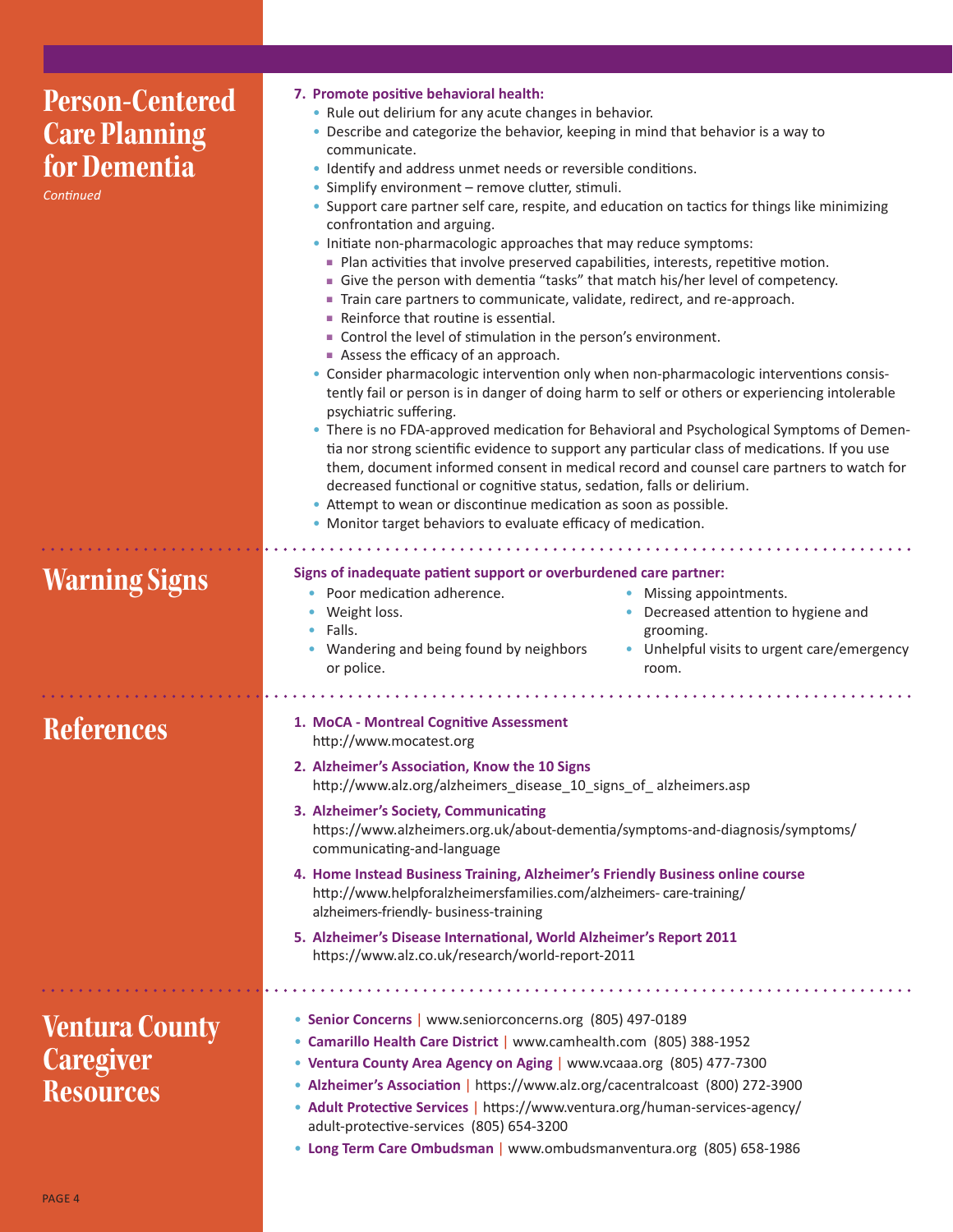## **Additional Resources**

#### **Alzheimer's Association**

- **Activity Resources** | https://www.alz.org/help-support/caregiving/daily-care/activities
- **Caregiver Center** | www.alz.org/care
- **Community Resource Finder** | www.communityresourcefinder.org
- **Dementia and Driving Resource Center** | www.alz.org/driving
- **Increasing Disclosure of Dementia Diagnosis** | https://alz.org/professionals/healthcare-professionals/ dementia-diagnosis/disclosure-of-diagnosis
- **Healthcare Professionals and Alzheimer's Resources** | www.alz.org/hcps
- **Living Well: A Guide for Persons with Mild Cognitive Impairment (MCI) & Early Dementia** | https://alz.org/media/mnnd/documents/18\_ALZ\_Living\_Well\_Booklet.pdf
- **MedicAlert® and Safe Return®** | www.alz.org/care/dementia-medic-alert-safe-return.asp
- **Online Social Support Community: ALZConnected** | www.alzconnected.org
- **Residential Care** | www.alz.org/care/alzheimers-dementia-residential-facilities.asp
- **Respite Care** | www.alz.org/care/alzheimers-dementia-caregiver-respite.asp
- **Safety Center** | www.alz.org/safety
- **Stages of Alzheimer's** | https://www.alz.org/alzheimers-dementia/stages
- **Taking Action: A Personal and Practical Guide for Persons with Mild Cognitive Impairment (MCI) and Early Alzheimer's Disease** | https://www.alz.org/media/mnnd/documents/ alz\_taking\_action\_workbook.pdf
- **24/7 Helpline** | 1-800-272-3900, www.alz.org

#### **Administration on Aging**

- **Eldercare Locator** | https://eldercare.acl.gov/Public/Index.aspx
- **National Center on Elder Abuse** | https://ncea.acl.gov
- **National Family Caregiver Support Program** | https://www.acl.gov/programs/ support-caregivers/national-family-caregiver-support-program

#### **The Hartford Financial Services Group**

- **Understanding Dementia and Driving** | www.thehartford.com/resources/mature-marketexcellence/dementia-driving
- **At the Crossroads** | www.thehartford.com/sites/thehartford/files/at-the-crossroads-2012.pdf

#### **National Association of Area Agencies on Aging**

• **Healthy Aging** | www.n4a.org/healthyaging

#### **National Council on Aging**

- **Physical Activity Programs for Older Adults** | www.ncoa.org/center-for-healthy-aging/ physical-activity/physical-activity-programs-for-older-adults
- **2015 Falls Free National Falls Prevention Action Plan** | www.ncoa.org/healthy-aging/ falls-prevention/2015-falls-prevention-action-plan
- **Adult Day Care Locator and Articles** | www.caring.com/local/adult-day-care

#### **Others**

- **National Wellness Institute – Six Dimensions of Wellness** | https://www.nationalwellness.org
- **Alzheimer's Society, Eating and Drinking** | https://www.alzheimers.org.uk/get-support/ daily-living/eating-drinking
- **National Hospice and Palliative Care Organization** *(state by state advanced directive forms)*  | www.caringinfo.org/i4a/pages/index.cfm?pageid =3289
- **Nonpharmacologic management of behavioral symptoms in dementia.** Gitlin LN, Kales, HC, Lyketsos CG. JAMA.2012; 308(19):2020-2029. | www.ncbi.nlm.nih.gov/pmc/articles/PMC37 11645
- **Validation Therapy** | www.youtube.com/watch?v=CrZXz10FcVM https://vfvalidation.org/ what-is-validation/ Mayo Clinic, Mild Cognitive Impairment (MCI) http://www.mayoclinic.org/ diseases-conditions/mild-cognitive-impairment/home/ovc-20206082
- **Mayo Clinic, Mild Cognitive Impairment (MCI)** | www.mayoclinic.org/diseases-conditions/ mild-cognitive-impairment/home/ovc-20206082
- **ACT Provider Practice Tools** | www.actonalz.org/provider-practice-tools